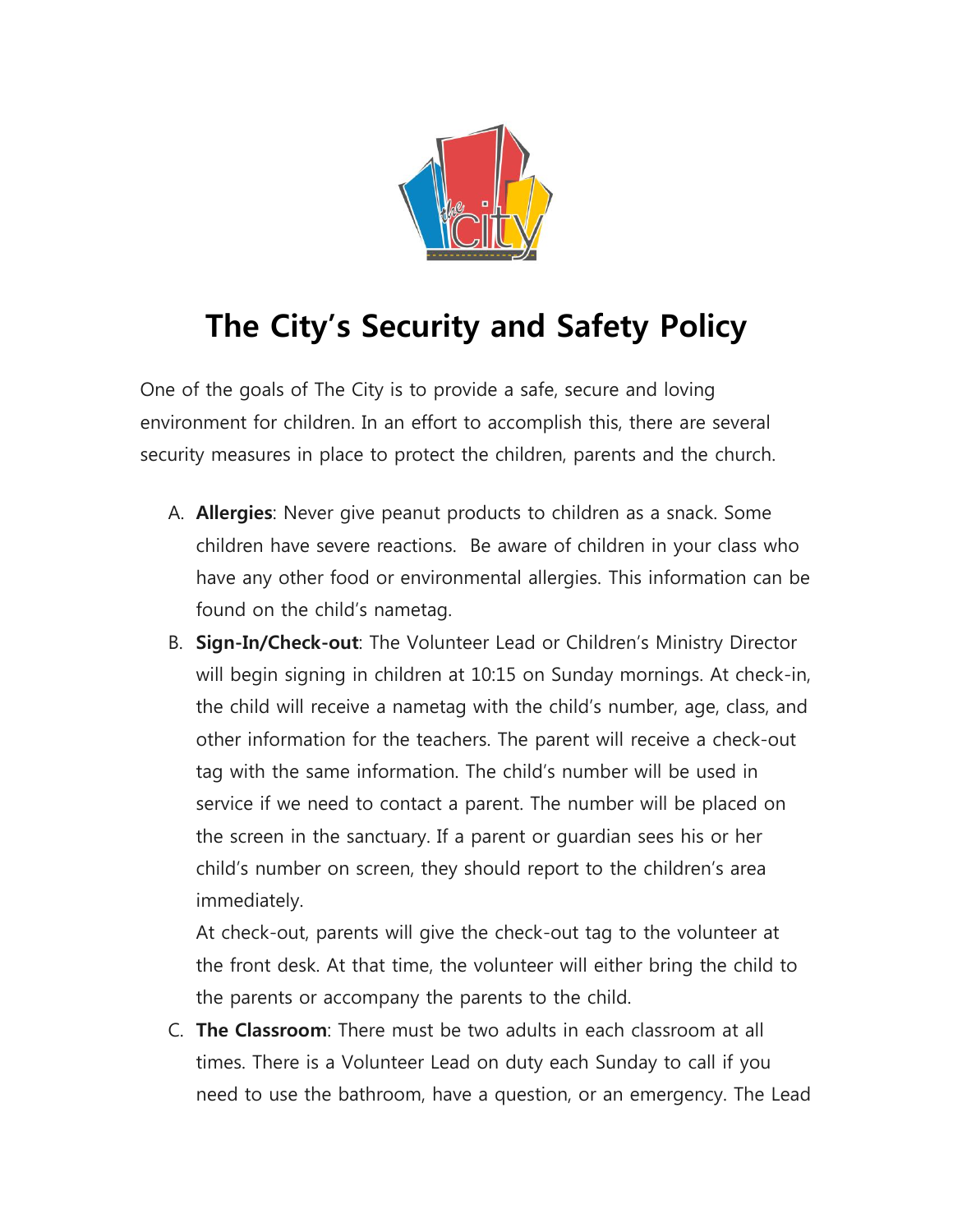should be checking in with you every 15-20 minutes.

- D. **Visitors**: In addition to filling out the attendance sheet and getting a name badge/sticker, visitors should fill out the first time visitor form found at Guest Services. The Children's Ministry Director or Volunteer Lead will check with the family when they arrive to ensure this has been completed and will explain the pick-up procedure and other policies.
- E. **Volunteer Identification**: All adults who enter into The City are required to wear a The City nametag as a means of identifying them as an adult authorized to be in the children's area. Only City volunteers, teachers, and children who are checked-in with a nametag are allowed into the children's area. Parents coming back for tours, drop-off, or pick-up must be accompanied by an authorized City volunteer. Do not let unauthorized individuals into The City area or classrooms. If you see someone in the children's area or in your classroom and you are unsure if the person is authorized, please inform the Children's Ministry Director or Volunteer Lead immediately.
- F. **Snacks and Drinks**: Children or families are not to bring outside snacks into The City. All personal drink cups must be clearly labeled with the child's name and may only contain water. Only snacks listed on the approved snack list will be offered to children.
- G. **Sick Policy**: Check for signs of illness. DO NOT accept children who you are in question about their health. Do not admit a child who:
	- 1. Has had a temperature of 100 degrees within the last 24 hours.
	- 2. Has vomited or had severe diarrhea in the last 24 hours.
	- 3. Has a runny nose with colored discharge.
	- 4. Has been exposed to a contagious illness. (Flu, chicken pox, measles,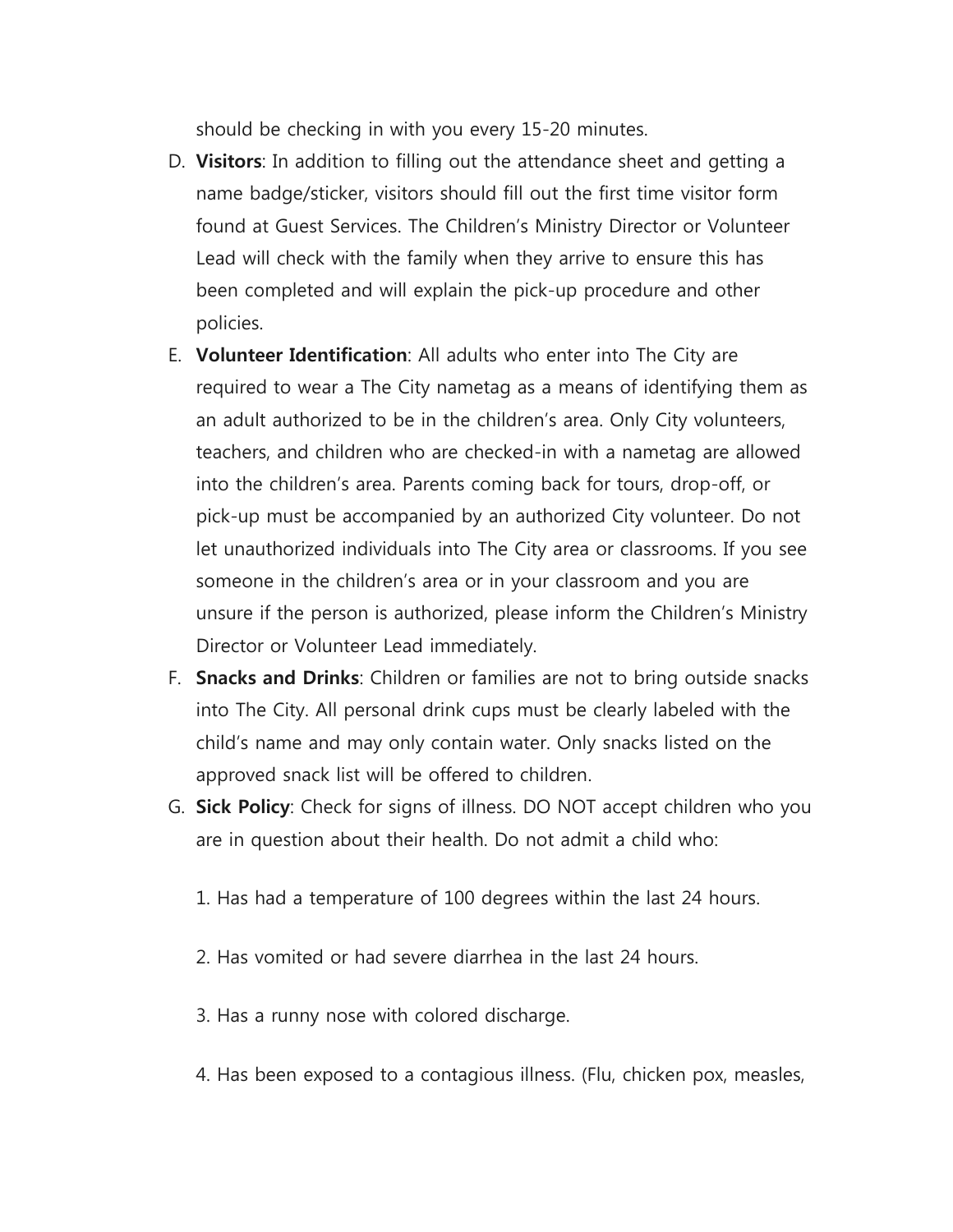strep, etc.)

5. Has been coughing excessively.

Contact the Volunteer Lead if you are uncertain as to whether or not a child should remain in the room if they begin to show signs of illness. Parents should be contacted so they can remove the child from the room. Parents should contact the Volunteer Lead if the child is diagnosed with a contagious disease within 3 days of being involved in a Children's Ministry activity or event. We will not tell the other parents who is sick, but would like to inform anyone that has been exposed to keep an eye out for signs of illness.

H. **Bathroom Procedures**: The elementary and preschool classrooms will each take one bathroom break during service. Teachers will accompany the class to the restrooms. Only parents or legal guardians may accompany children inside the bathroom or bathroom stall with the door closed. If a child in your class needs to use the bathroom outside of the time given for a bathroom break, and they are fully capable of doing so without any help, then you may accompany them to and from the bathroom. If a child requires help in the bathroom, then you should contact the Volunteer Lead on call to obtain the help of the child's parent. Under no circumstances should a City worker be in any bathroom with a child with the door closed.

I. **General Security**: During services children are not allowed to wander the hallways. If you see a child who is not in class, please approach the child or contact the Volunteer Lead. The child needs to be taken to the appropriate class or into the service so they may sit with their parent. If you see an adult not wearing a The City badge wandering around the children's area please approach the person or notify the Volunteer Lead immediately. They will be asked if they need help and directed to the appropriate person.

J. **Medical Procedures**: Typically, an injury can be treated with loving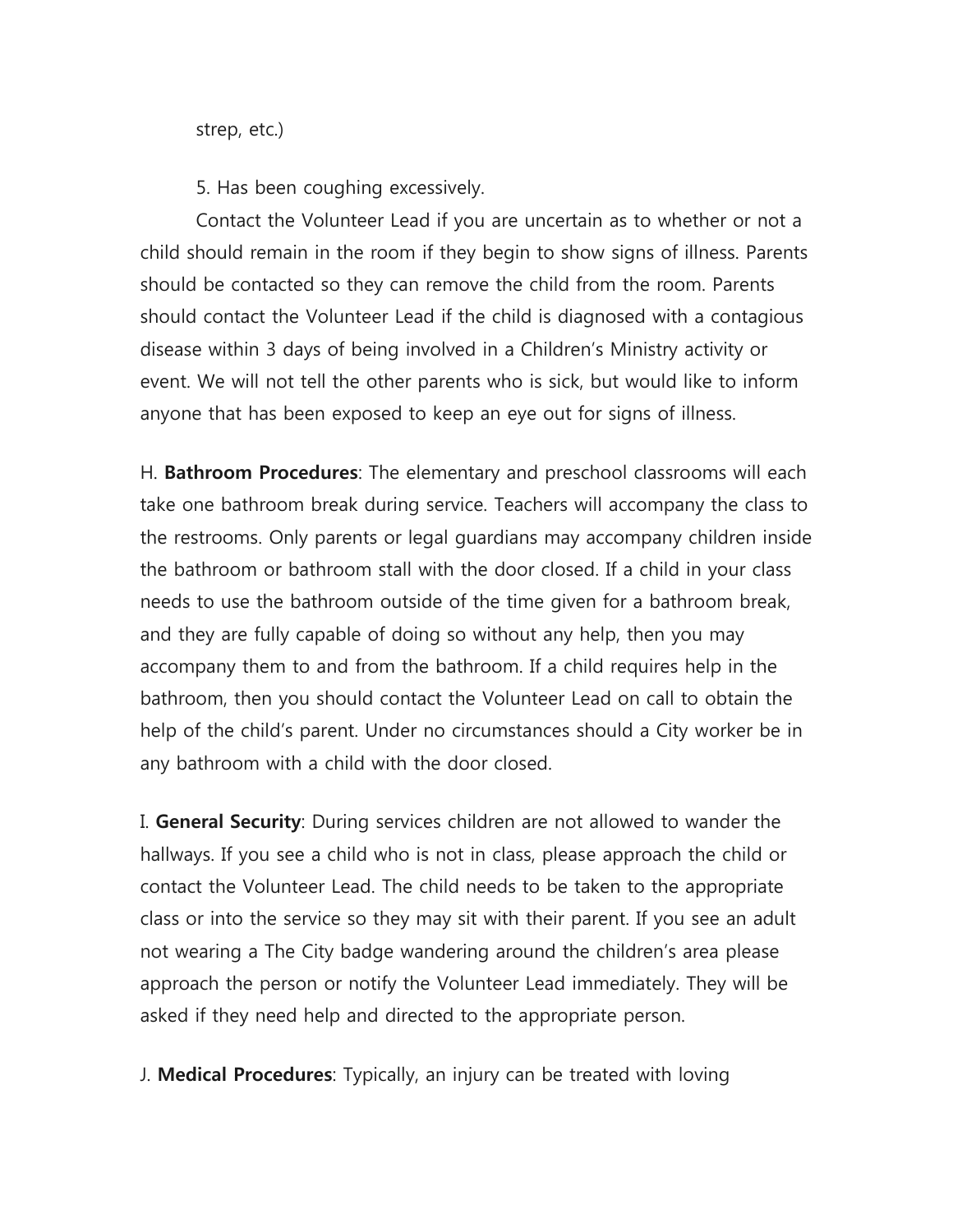attention, a cool cloth and a Band-aid. A First Aid kit is located in each classroom. Please talk with the parent after class, letting them know what happened and how the injury was treated. The City volunteers are NOT authorized to dispense any over-the-counter or prescription medications. In the event a child needs more attention than listed above, we will notify the parents.

**Serious injuries:** involving broken bones, convulsions, fainting, unconsciousness or other serious injury should be treated as follows:

1. Keep calm and keep the children and injured person as calm as possible. Speak calmly to assure the child.

2. Do not move the injured child and do not leave him/her.

3. Call, or send a fellow volunteer to locate, the Volunteer Lead or other volunteer for assistance.

4. If needed, call 911.

5. The volunteer Lead or Children's Ministry Director will contact the parents and inform them of the child's situation and procedure being followed.

## **Emergency**

## **Fire**

1. Acquaint yourself with the evacuation route for your classroom. Exit the nearest door. Take children down the sidewalk and away from the building.

2. Before evacuating, count the number of children in your class. Compare it to the attendance sheet and take it with you.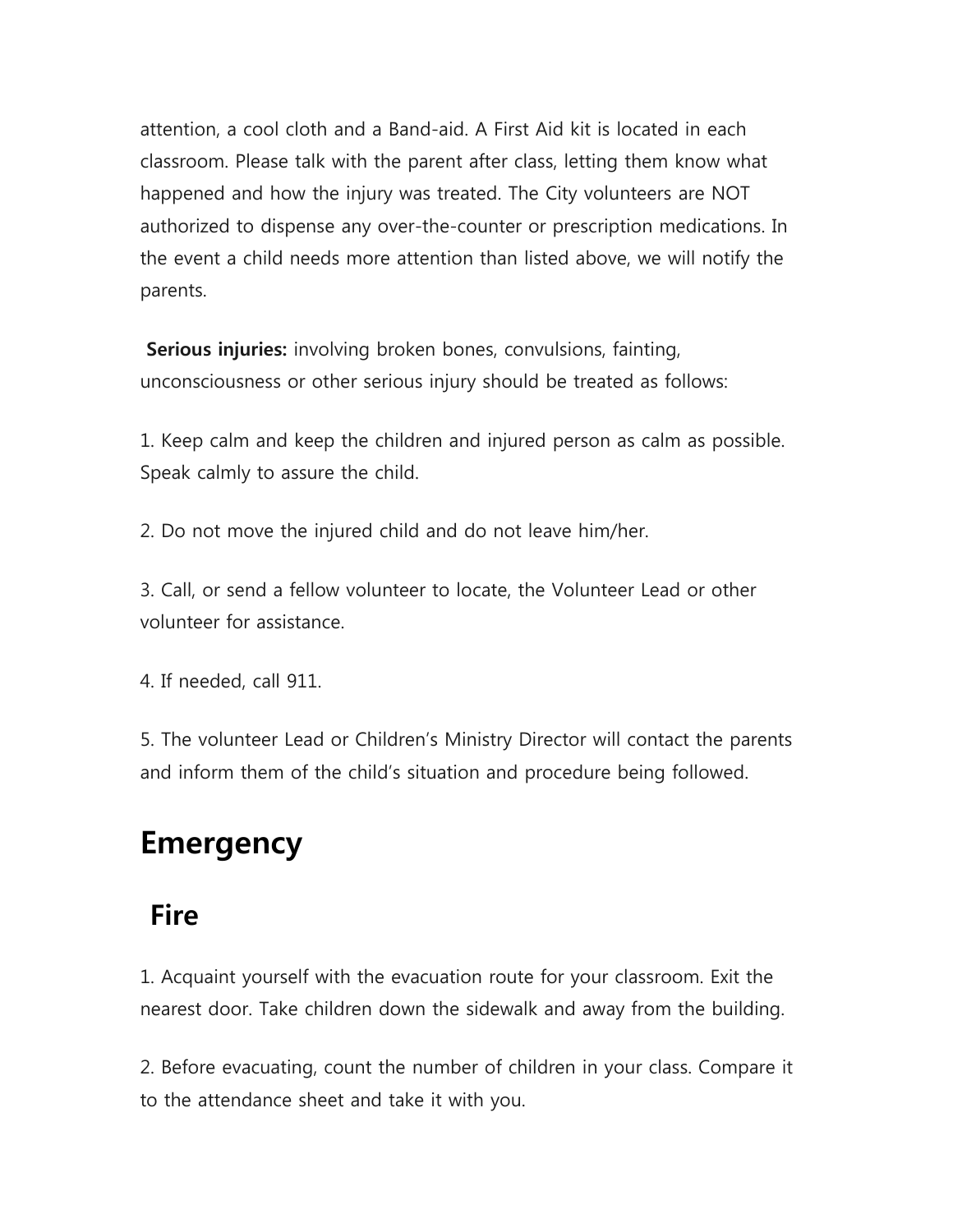3. Evacuate to the sidewalk outside the building. Upon arrival, take a head count to ensure all your children are with you.

4. Await further instructions from the Volunteer Lead or The Place church staff.

5. First Aid will be brought to you as needed. Do not leave your group to obtain first aid.

6. Remain calm, which will help keep your children calm. Keep them informed as you have information to share with them.

7. Release children only to their parents and only after you have marked them off your attendance sheet. Do not dismiss any children to go on their own. **Note to Parents:** In case of a fire, please pick-up your children OUTSIDE.

## **Tornado**

1. Acquaint yourself with the evacuation route for your classroom. Take children into the lowest level of the building in a windowless room.

2. Before evacuating, count the number of children in your classroom. Compare it to the attendance sheet and take it with you.

3. Upon arrival, take a head count to ensure all your children are with you.

4. Await further instructions from a member of Children's Ministry Director or The Place staff.

5. First Aid will be brought to you as needed. Do not leave your group to obtain First Aid.